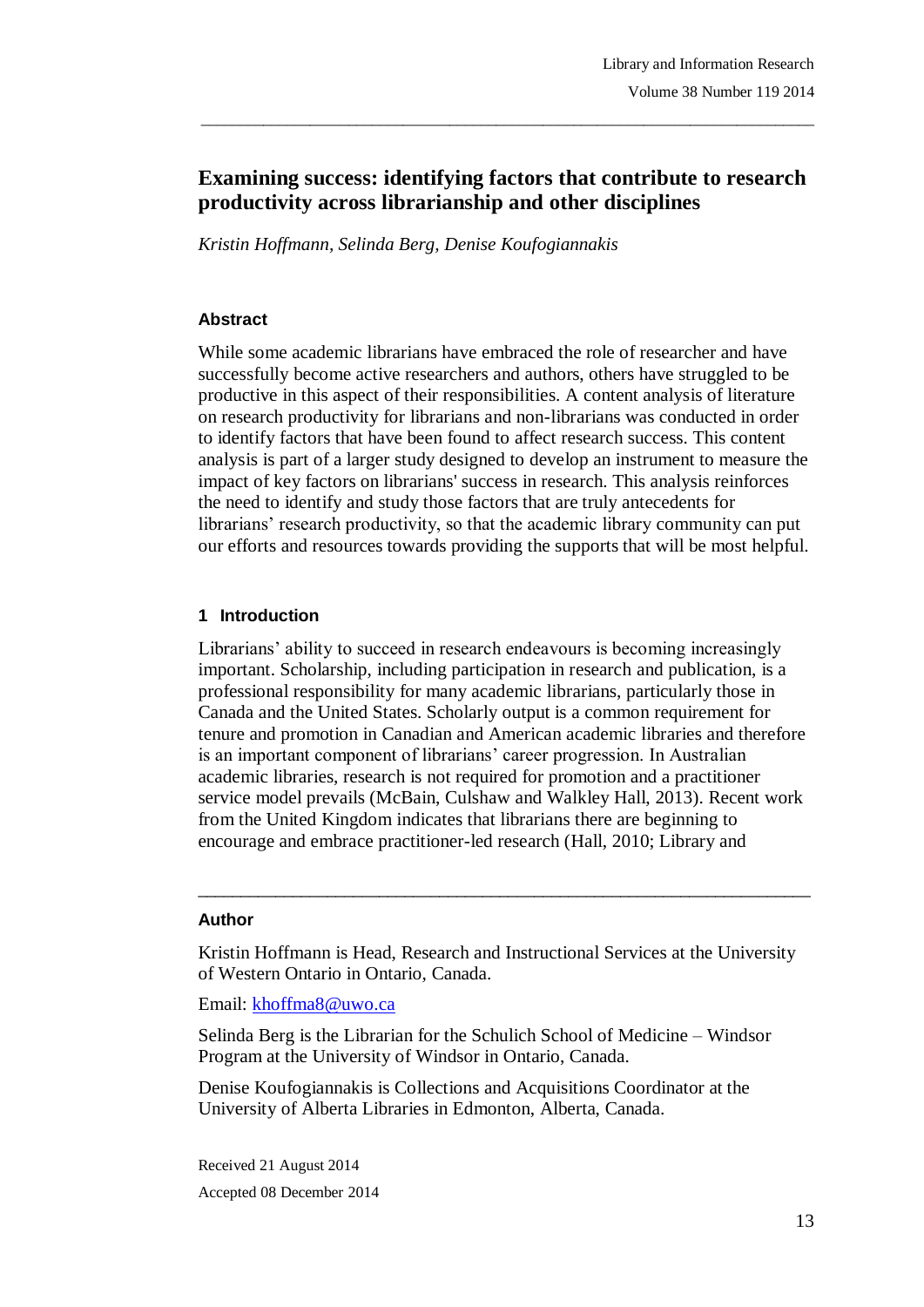Information Science Research Coalition, 2012). Independent of research requirements for tenure or promotion, an increasing emphasis on a culture of assessment and evidence-based librarianship has contributed to greater need for librarians to conduct research. Some academic librarians have enthusiastically embraced the role of researcher and have successfully become active researchers and authors, but others have struggled to be productive in this aspect of their responsibilities.

\_\_\_\_\_\_\_\_\_\_\_\_\_\_\_\_\_\_\_\_\_\_\_\_\_\_\_\_\_\_\_\_\_\_\_\_\_\_\_\_\_\_\_\_\_\_\_\_\_\_\_\_\_\_\_\_\_\_\_\_\_\_\_\_\_\_\_\_\_\_\_\_\_\_\_\_\_\_\_

The authors are interested in identifying the factors that contribute to the success of librarians as active researchers. Research success is generally aligned with productivity and output, and the authors are therefore interested in understanding the factors that encourage research productivity, as well as in clarifying how "productivity" has been operationalised for academic librarian researchers. As a first step in a larger project that will develop a validated research instrument to identify key factors that contribute to librarians' success in research, the authors conducted a content analysis of library and information science (LIS) and non-LIS literature to identify the range of factors to be considered, as well as patterns and themes across the factors.

The project builds on previous research by Fennewald (2008) and Kennedy and Brancolini (2012). Fennewald interviewed 38 librarians from Penn State University, and found that motivation, intellectual curiosity, and education were important factors in fostering research productivity. In contrast to Fennewald, who examined the experience of librarians at one institution, Kennedy and Brancolini surveyed a convenience sample of academic librarians from across the United States to ask them about their research experience, to understand their preparation to do research, and to assess their confidence to participate in research. The researchers found that librarians' confidence in their ability to perform specific tasks within the research process was a significant predictor of librarians' likelihood to research and to disseminate research. These two studies begin to describe what factors may contribute to the success of librarians as active researchers, and both identify a need for further research in this area.

The current project, together with these two earlier studies, brings a new perspective to the wide body of literature examining librarians' experience as researchers. To a large extent, the library literature has focused on factors that impede rather than enable librarians to conduct research. Several authors have addressed the challenges that librarians face when conducting research and the barriers that may prevent them from being productive researchers (Black and Leysen, 1994; Brown, 2001; Fox, 2007; Kennedy and Brancolini, 2012; Powell, Baker and Mika, 2002; Spring, 2014). Commonly noted challenges and barriers include time constraints, lack of support, and lack of research training or experience.

The prevalence of publications that focus on the obstacles and subsequent supports to overcome these obstacles may actually over-emphasise the challenges and underplay librarians' ability to do research. Conversations that have occurred within and outside of the published literature about research by academic librarians often suggest that the research environment for librarians is unique. Unlike disciplinary scholars in universities who identify research as a core part of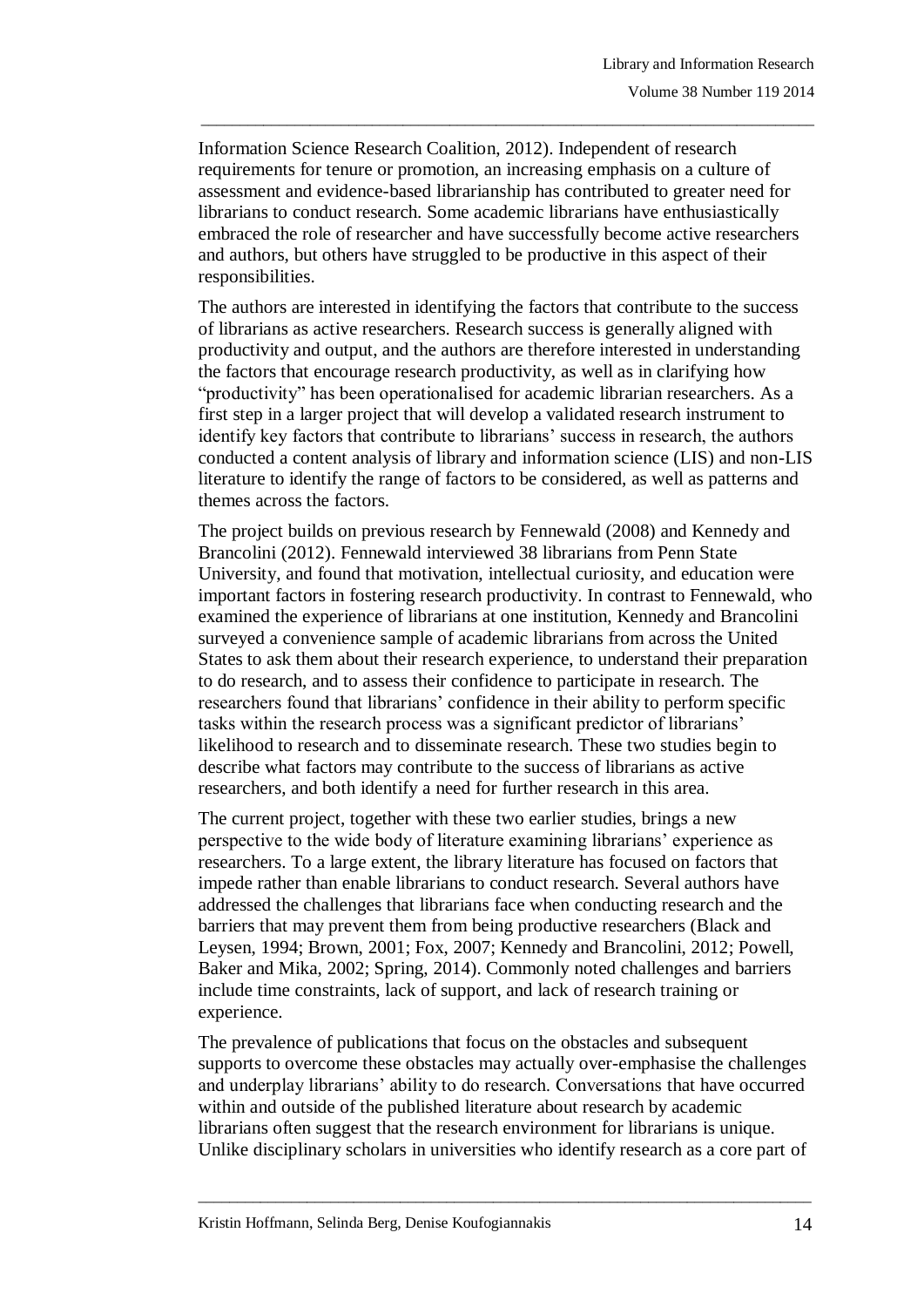their role, librarians are primarily oriented towards a role in service and practice. As such, librarians may require unique supports and resources for their research endeavours (Hill, 1994; McNicol, 2002). The current research study provides insight into how the literature relating to librarians converges with and diverges from research conducted outside of LIS. This will help to clarify aspects of the research environment for librarians that are or are not unique, as well as to shift our attention away from barriers found within our context towards factors that have led to research success both within our context and in others.

\_\_\_\_\_\_\_\_\_\_\_\_\_\_\_\_\_\_\_\_\_\_\_\_\_\_\_\_\_\_\_\_\_\_\_\_\_\_\_\_\_\_\_\_\_\_\_\_\_\_\_\_\_\_\_\_\_\_\_\_\_\_\_\_\_\_\_\_\_\_\_\_\_\_\_\_\_\_\_

The library literature has many examples of resources and programmes that have been established in order to help librarians overcome these much-discussed barriers. Common resources and supports developed by libraries include:

- writing groups (Fallon, 2012; Campbell, Ellis and Adebonojo, 2012; Grant *et al.*, 2010; Exner and Houk, 2010);
- opportunities for research skills development (Jacobs and Berg, 2013; Meadows *et al*., 2013; McBain, Culshaw and Walkley Hall, 2013; Schrader, Shiri and Williamson, 2012; Edwards, Jennerich and Ward, 2009);
- research leaves and release time (Jacobs and Berg, 2013; Edwards, Jennerich and Ward, 2009; Flaspohler 2009; Sassen and Wahl, 2013);
- funding (Neville and Henry, 2007).

These institutional responses to librarians' perceived barriers are commendable and are likely to have helped many librarians to be successful researchers. However, more evidence is needed to ensure that academic library communities are in fact providing the most helpful resources and supports, those that are most likely to lead to success for librarian-researchers.

#### **2 Research questions**

The purpose of this study was to examine the literature in order to understand the breadth of potential factors that may contribute to librarians' success in research. As such, it was necessary to clearly define a measurement of research success, and the researchers used research productivity as the key indicator. For this study, the working definition of research productivity was the completion of research activities and subsequent dissemination of research findings.

The following research questions guided the study:

- What factors have been identified in the scholarly literature as contributing to academic research productivity? To what extent was the identification of these factors based upon empirical research studies, and were outcomes measured or perceived?
- What are the similarities and differences between the success factors for academic librarians and those for non-librarians? What potential factors have not yet been studied for librarians?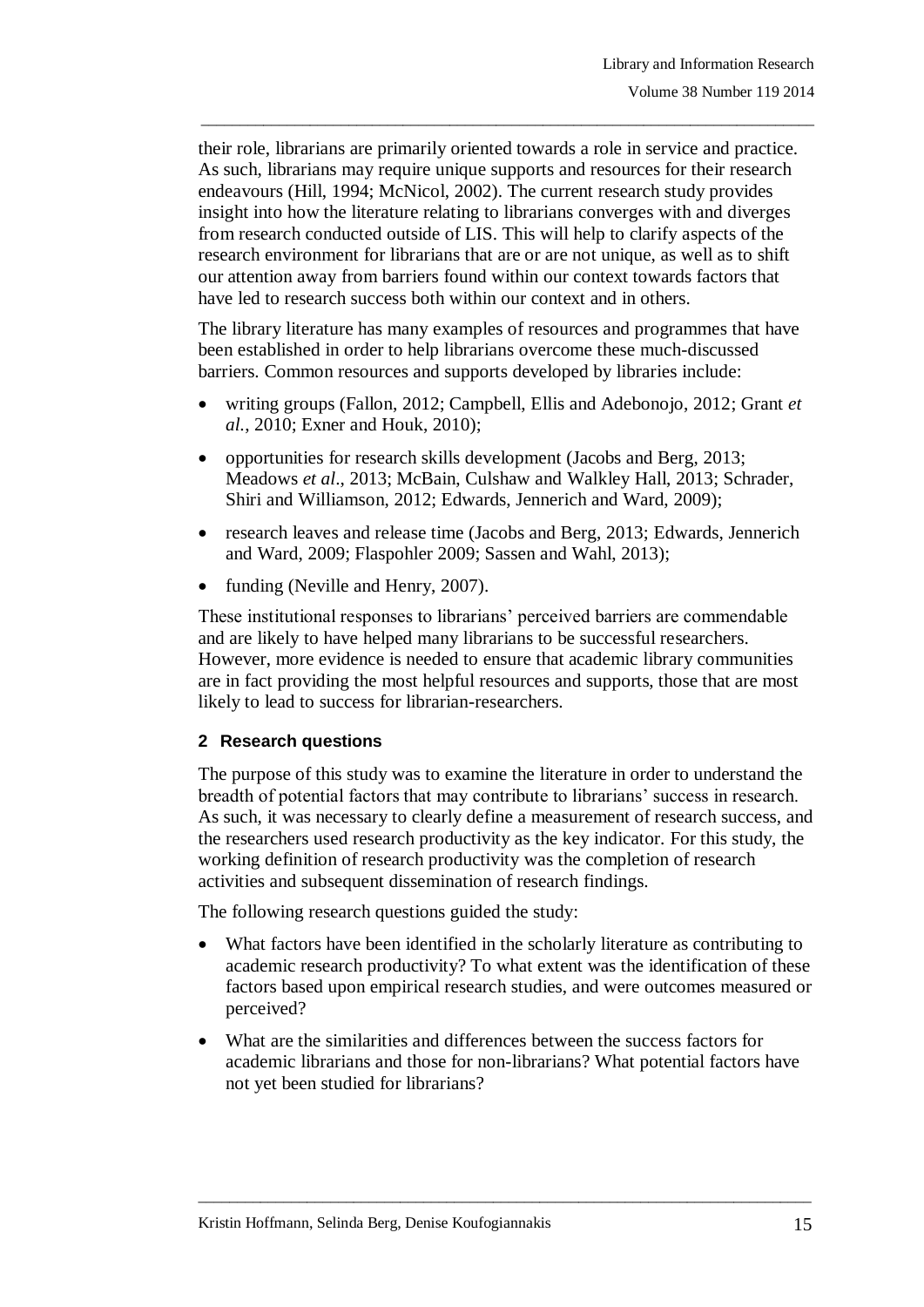# **3 Methods**

Both quantitative and qualitative content analysis methodologies were used to analyse the published literature on research productivity. While the differences between qualitative and quantitative approaches are recognised and often brought to fore of research discussions, Fink (2010) suggests that, in practice, qualitative and quantitative approaches to content analysis merge seamlessly, and the distinction between qualitative and quantitative is really quite arbitrary:

\_\_\_\_\_\_\_\_\_\_\_\_\_\_\_\_\_\_\_\_\_\_\_\_\_\_\_\_\_\_\_\_\_\_\_\_\_\_\_\_\_\_\_\_\_\_\_\_\_\_\_\_\_\_\_\_\_\_\_\_\_\_\_\_\_\_\_\_\_\_\_\_\_\_\_\_\_\_\_

*qualitative research, which tends to focus on the story, is often contrasted with quantitative research, which tends to focus on 'the numbers'. In actual fact, qualitative research uses numbers and quantitative uses stories.* 

(Fink, 2010, 144, 147)

Fink suggests that no matter which approach is taken, both are at play. The current research project makes use of this interplay by employing content analysis techniques that are both qualitative (textual analysis) and quantitative (enumeration of concepts).

In order to identify the literature discussing factors that contribute to research productivity, several databases were searched, including LISA, Library Literature, Scopus, Web of Science, and Google Scholar. LISA and Library Literature were chosen for their in-depth coverage of the library and information studies literature, while Scopus, Google Scholar and Web of Science were chosen to capture a wide breadth of literature from other disciplines. Publications were retrieved using the terms "(research AND (success factors OR supports)) OR research productivity". The authors completed their searches in May 2013 with no date limitations because the goal of the research was to identify all factors that have been considered to contribute to research productivity, independent of context and environment. The authors also mined their personal database of literature on librarians as researchers for publications that focused on success factors and available supports for librarian-researchers. Forward and backward cited reference searches on relevant papers were also undertaken. While the primary focus was on the literature of librarianship, papers related to the research productivity of faculty members and professionals in other disciplines were also included in order to achieve a more holistic understanding of the potential success factors. The current research did not aim to compare research productivity between librarianship and other disciplines, but rather looked to other disciplines in order to identify potential success factors that have not yet been researched within librarianship.

Full-text PDF files of all relevant articles were loaded into a Zotero database where each of the three authors could retrieve them. The articles were divided among the three authors for initial data extraction, coding, and data analysis. Each of the three authors was assigned a third of the articles to determine whether the article was related to librarians or non-librarians (faculty or other professionals) as well as whether the article reported on an empirical research study. The authors then individually analysed their assigned articles to code the success factors discussed. Many of the articles discussed multiple success factors. As a factor was identified, it was recorded using the terminology presented in the article. As subsequent articles were reviewed, factors were compared with previously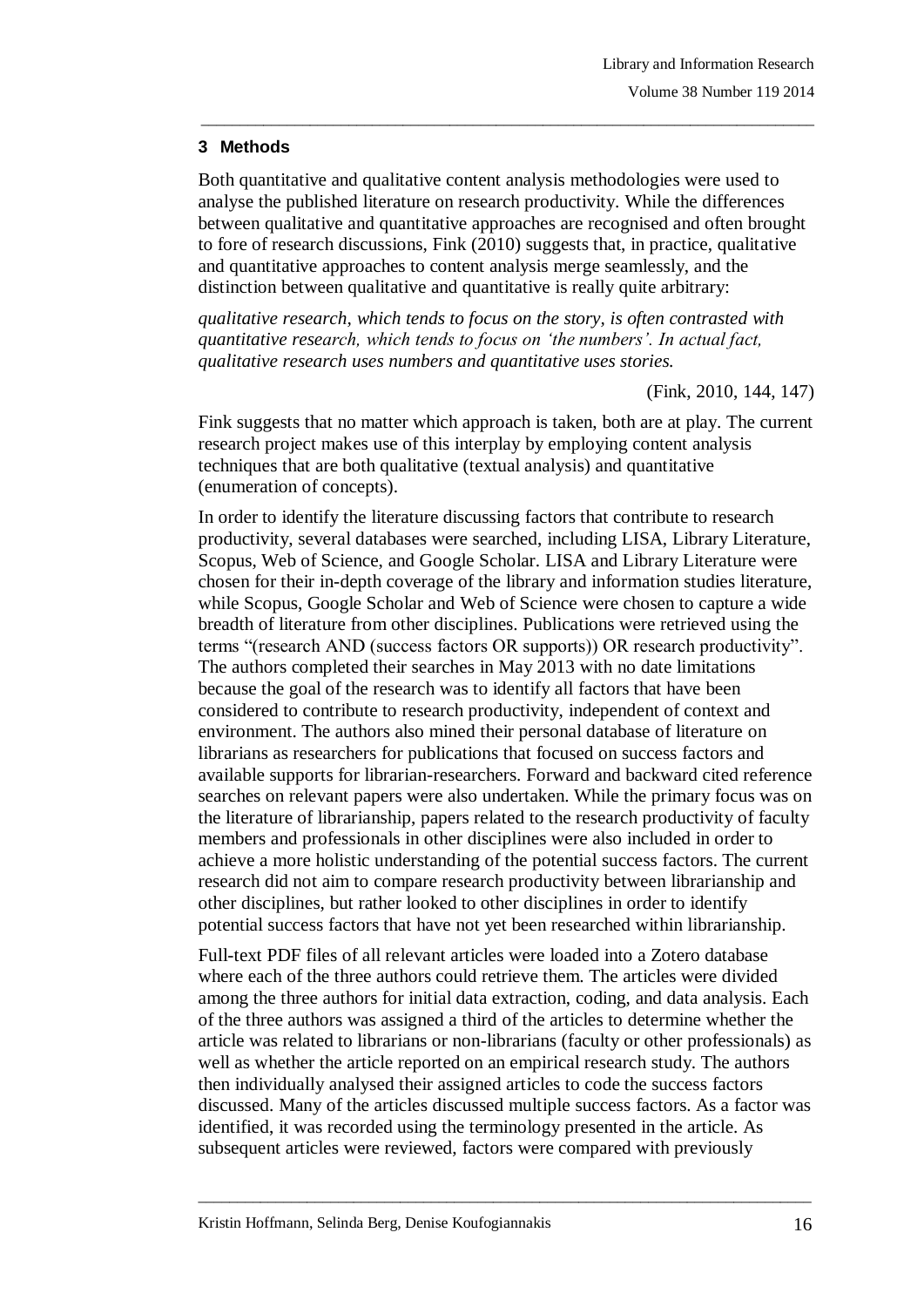identified factors to determine if they could be included with one of previously identified factors or if a new factor should be recorded. When all articles had been coded and all success factors had been identified, all three authors reviewed the entire list of factors to further amalgamate similar factors. The authors first individually reviewed the factors and then arrived at the final list of factors through discussion and collaborative analysis. Finally, the authors worked together to analyse thematically the list of success factors and to determine overarching categories.

\_\_\_\_\_\_\_\_\_\_\_\_\_\_\_\_\_\_\_\_\_\_\_\_\_\_\_\_\_\_\_\_\_\_\_\_\_\_\_\_\_\_\_\_\_\_\_\_\_\_\_\_\_\_\_\_\_\_\_\_\_\_\_\_\_\_\_\_\_\_\_\_\_\_\_\_\_\_\_

Articles coded as empirical research studies were examined more closely in order to identify:

- a. if the research explored a direct relationship between support factors and increased research productivity;
- b. if that relationship was measured or perceived;
- c. the nature of the relationship, if any existed.

The subset of articles which measured a direct relationship was also analysed to determine the discipline(s) of the study's population; the type of study, including sample size and response rate for survey studies; where the study was conducted; and the study's definition of research productivity.

# **4 Findings**

#### **4.1 Overview of the literature found**

121 articles were identified from the searches across the databases listed above. Of these, 68 focused on the context of librarians and 53 examined the context of non-librarians. The articles focusing on librarians all pertained to the academic librarian practitioner context; no articles were identified that examined the context of library and information science faculty.

Figure 1 provides a breakdown of the publications retrieved and reviewed for this study. Of the 121 papers examined, 38 were not empirical research studies ("nonempirical research"); these were typically opinion pieces, reflections, or descriptions of research support initiatives. Of the remaining 83 papers that presented empirical research, 41 did not explore a direct relationship between success factors and research productivity ("no direct relationship"); for example, articles that studied a particular research support initiative or investigated the supports available to a group of researchers. This left a total of 42 research studies, listed in the Appendix, that explored a direct relationship between at least one success factor and increased research productivity ("direct relationship"). Of these, 11 examined factors related to librarians and 31 examined factors influencing non-librarians from various academic disciplines.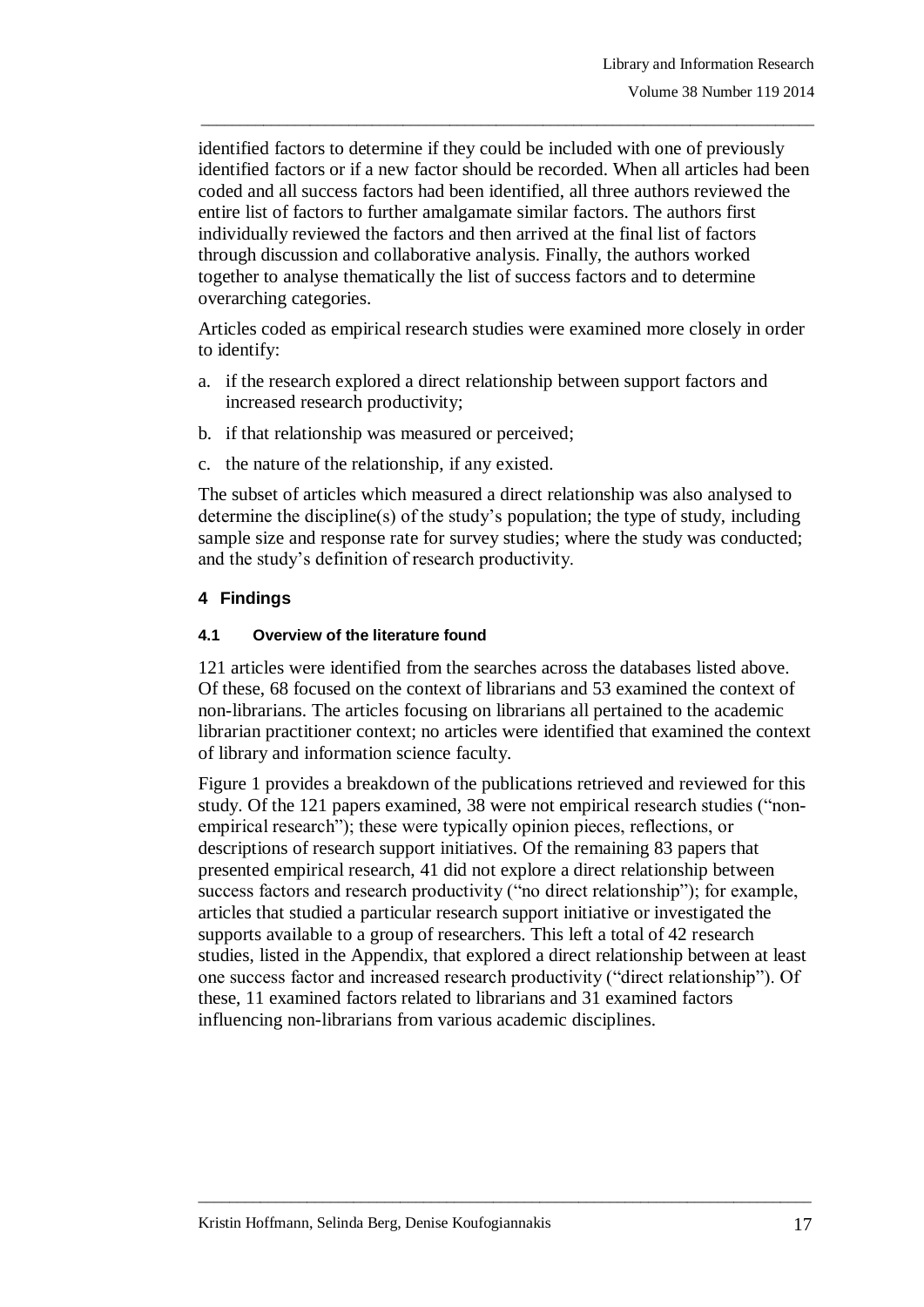

# **Figure 1: Overview of the literature retrieved and reviewed.**

Further examination of the 42 research studies that explored a direct relationship between success factors and research productivity focused on whether the article measured a link between a factor and productivity, or whether it reported on individuals' perceptions of what affected their productivity. For example, a "measured" article might look at the correlation between a researcher's academic rank and their productivity, while an article with a "perceived" approach might ask researchers how they think their rank affected their productivity. The proportion of studies that used these approaches (measured, perceived, and blends of both) was very similar across the librarian and non-librarian subsets of research articles. Both sets of literature used measured approaches in slightly more than half of the studies examined (librarians 55%; non-librarians 58%); studies focused on perceived impacts were used 36% of the time for studies examining librarians and 26% for studies examining non-librarians; and 9% of the time a mixture of measured and perceived approaches were used in research on librarians, 16% for non-librarians. There were no discernible differences between the types of methodological approach within the research literature on librarians and nonlibrarians. In the majority of cases, across the studies of both librarian and nonlibrarian contexts, researchers used survey tools to gather their data.

#### **4.2 Productivity as defined in the literature**

While a basic working definition of research productivity was adopted in order to guide the initial stages of this study, the authors were interested in investigating how researchers defined research productivity in the literature. Research productivity was not defined consistently across the articles that were analysed, although there were commonalities among the operational definitions. Understanding how research productivity was defined is most critical in the subset of empirical research papers that attempted to measure a relationship between certain factors and research productivity.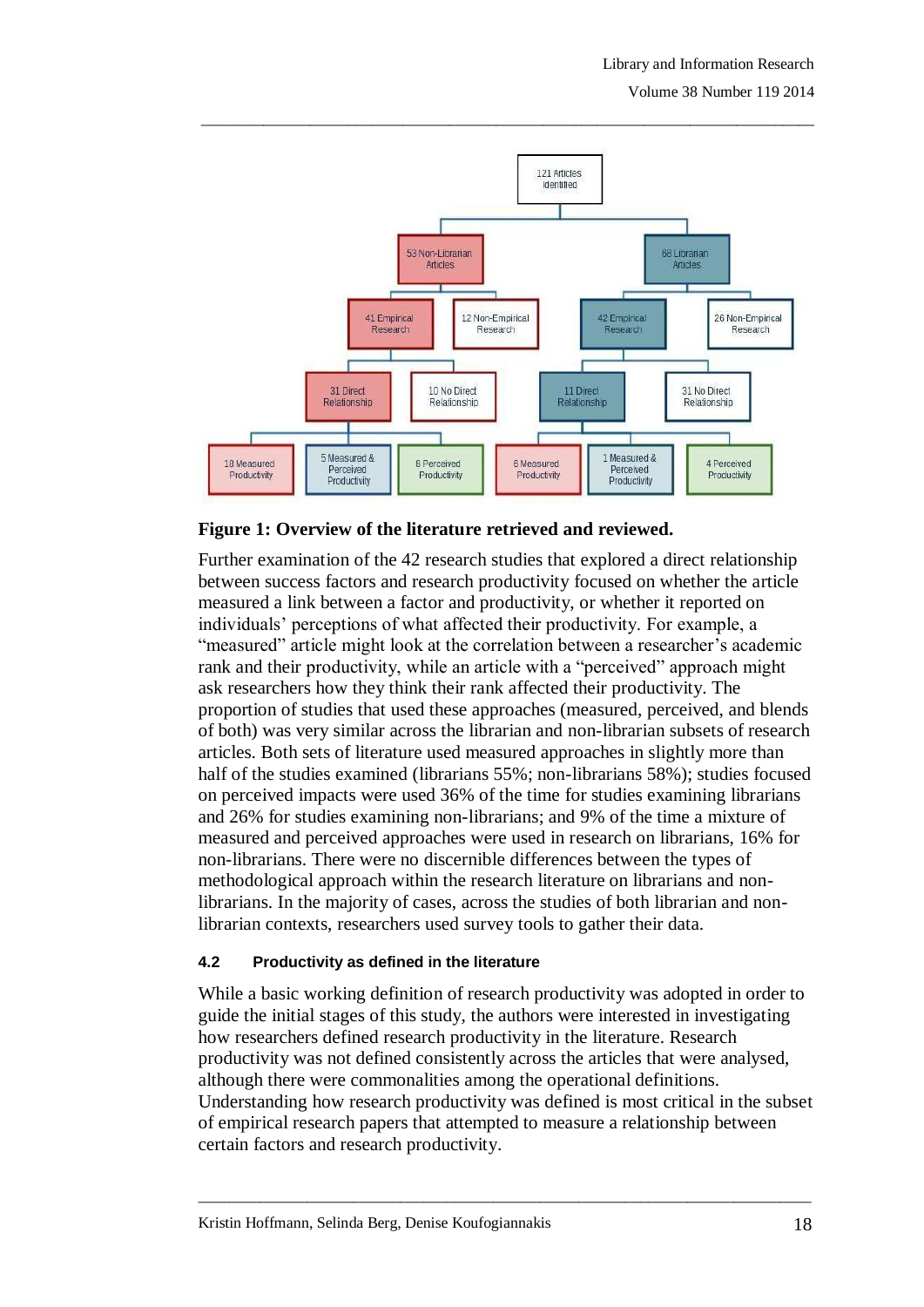All but one study that measured a direct relationship between factors and productivity included some aspect(s) of dissemination as part of their definition of research productivity. In all but one study, dissemination meant publishing articles; the exception was a study that looked at plenary presentations at a major association meeting (Cohen *et al.*, 2012). Some articles included other forms of dissemination in addition to publishing articles, such as publishing books or presenting at conferences. Some definitions applied additional parameters of dissemination, such as a time frame for publications (for example, in the last two years or over one's career); frequency of publication, rather than a hard count of the number of publications; or a differentiation between primary or secondary author. A few papers also clustered authors into different categories of productivity: high producers, middle producers, and low producers. The one study that did not specifically include dissemination also did not explicitly define research productivity, but rather looked at librarians' self-reported participation in research as the indicator of their research success (Kennedy and Brancolini, 2012). The other measure of research productivity that was most commonly used was grants or funding received. One study also included the more general concept of "designing research projects" as a measurement of research productivity (Paul *et al.*, 2002).

\_\_\_\_\_\_\_\_\_\_\_\_\_\_\_\_\_\_\_\_\_\_\_\_\_\_\_\_\_\_\_\_\_\_\_\_\_\_\_\_\_\_\_\_\_\_\_\_\_\_\_\_\_\_\_\_\_\_\_\_\_\_\_\_\_\_\_\_\_\_\_\_\_\_\_\_\_\_\_

### **4.3 Success factors identified**

Sixteen factors that contribute to research productivity were identified through qualitative textual analysis, as described in the Methods. The majority of these factors were explored in multiple studies. The 16 factors were grouped into three broad categories, as shown in Table 1:

- 1. Individual Attributes;
- 2. Peers and Community;
- 3. Institutional Structures and Supports.

Some factors straddle more than one category. For example, formal mentoring programmes are as much related to institutional structures as to peer support. However, for simplicity, each factor was assigned to one category. The distinctions between factors in Table 1 were not always observed in the articles. For example, an article may have considered *time* and *funding* together under a heading of *departmental support*, but for the purposes of this study's analysis, those elements were separated and coded according to these 16 factors.

The category of Individual Attributes includes factors that relate to a quality or an attribute of an individual researcher; these are factors that describe something about that person. The category of Peers and Community includes factors that relate to the networks to which an individual researcher belongs, including personal relationships and professional relationships such as mentors, coresearchers, or colleagues more generally. Lastly, the category of Institutional Structures and Supports includes supports and resources that are provided as a result of the researchers' institutional environment and context; these are not supports that the researcher personally possesses or develops.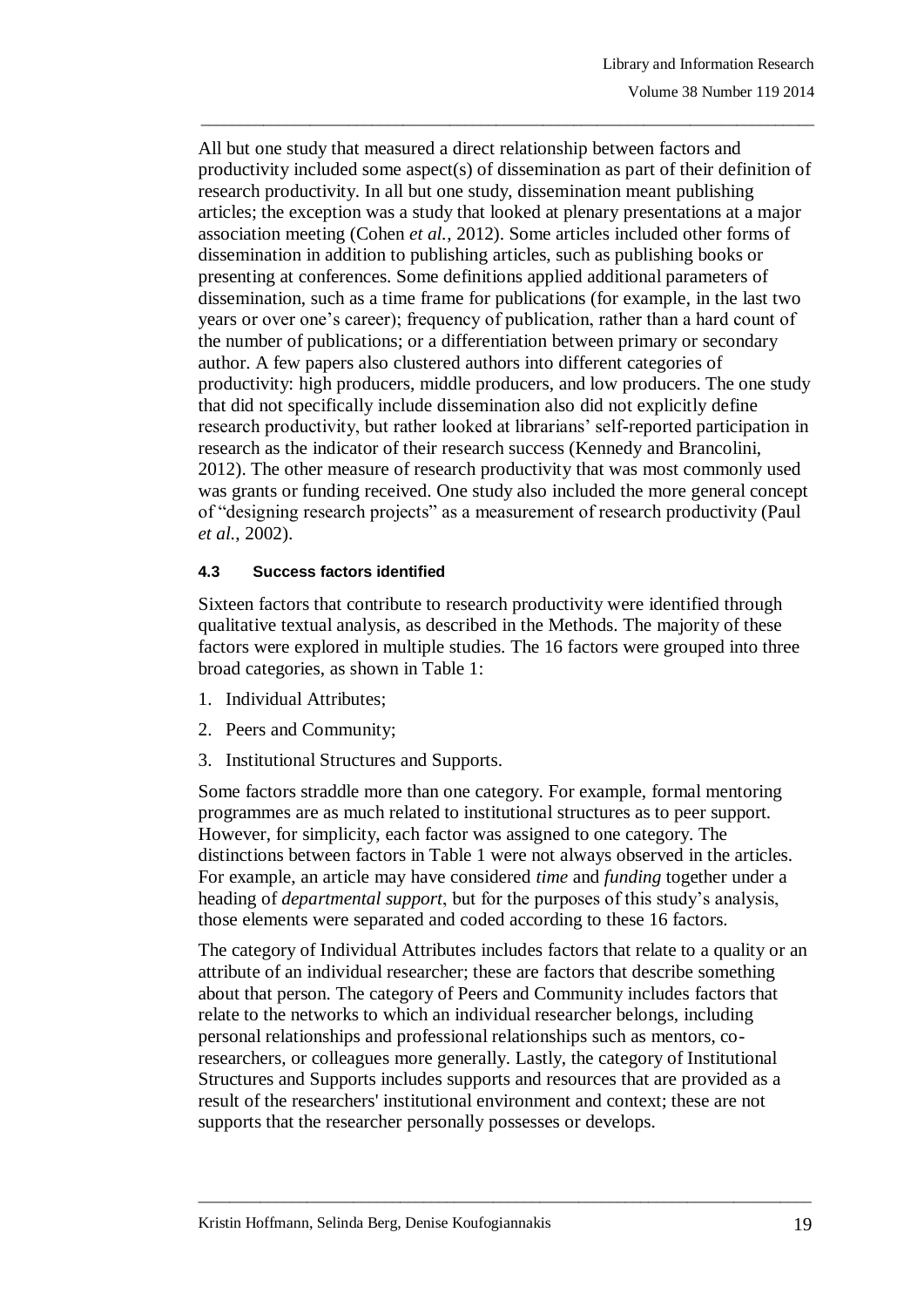Volume 38 Number 119 2014

| <b>Individual Attributes</b>                                                                                                                                                                                                                                               | <b>Peers and Community</b>                                                                                                         | <b>Institutional Structures</b><br>and Supports                                                                                                                                             |  |
|----------------------------------------------------------------------------------------------------------------------------------------------------------------------------------------------------------------------------------------------------------------------------|------------------------------------------------------------------------------------------------------------------------------------|---------------------------------------------------------------------------------------------------------------------------------------------------------------------------------------------|--|
| Academic rank                                                                                                                                                                                                                                                              | Collaboration<br>Includes: composition and<br>practices of research teams;<br>collaborations between LIS<br>faculty and librarians | Access to and use of<br>resources<br>Includes: equipment; funding;<br>staff support                                                                                                         |  |
| Demographics<br>Includes: age; sex; marital<br>status                                                                                                                                                                                                                      | Community<br>Includes: professional<br>associations; research<br>networks; socialization                                           | Department/institution<br>qualities<br>Includes: institution size or<br>reputation; number of<br>colleagues in the department;<br>presence of doctoral<br>programme; context of<br>practice |  |
| Education and experience<br>Includes: formal education;<br>continuing education; research<br>training; previous research<br>experience                                                                                                                                     | Guidance and support<br>from editors                                                                                               | <b>Extrinsic motivation</b><br>Includes: extrinsic reward;<br>desire to build resume;<br>requirement to publish                                                                             |  |
| Personality traits<br>Includes: self-efficacy;<br>motivation; creativity;<br>leadership; positive attitude                                                                                                                                                                 | Impact of family and<br>personal relationships                                                                                     | Positive organisational<br>climate<br>Includes: supportive<br>leadership; research valued by<br>the organization; culture of<br>research                                                    |  |
| Professional commitment<br>to research<br>Includes: making research and<br>writing a priority;<br>participation in research-<br>related activities; relevant and<br>interesting research topic;<br>opportunity to positively<br>affect practice; connection to<br>teaching | Mentoring<br>Includes: informal and formal<br>mentoring; supervising<br>students; being a mentor;<br>being mentored                | Time<br>Includes: autonomy over work<br>schedule; balance between<br>responsibilities; release time;<br>teaching load                                                                       |  |
|                                                                                                                                                                                                                                                                            | Peer support<br>Includes: peer mentoring;<br>writing support groups;<br>seminar series                                             |                                                                                                                                                                                             |  |

\_\_\_\_\_\_\_\_\_\_\_\_\_\_\_\_\_\_\_\_\_\_\_\_\_\_\_\_\_\_\_\_\_\_\_\_\_\_\_\_\_\_\_\_\_\_\_\_\_\_\_\_\_\_\_\_\_\_\_\_\_\_\_\_\_\_\_\_\_\_\_\_\_\_\_\_\_\_\_

**Table 1: Success factors identified in the literature.**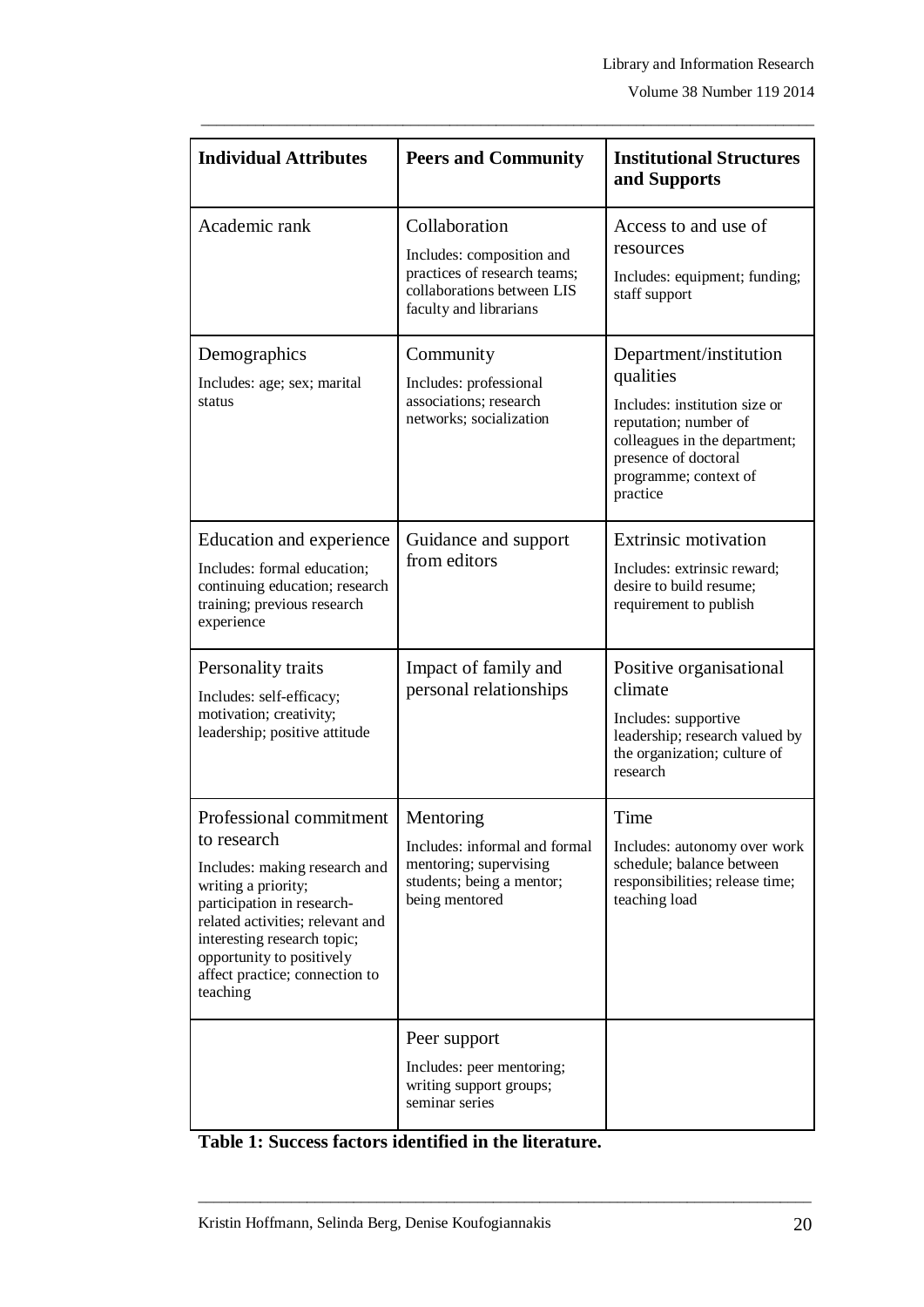Once factors had been identified through textual analysis, they were counted in order to determine which were most prevalent in the literature. Across all 121 papers, the most prevalent factors noted were *education and experience*, *time*, *access to and use of resources*, *mentoring*, and *professional commitment to research*. Of the total papers related to librarians, the most prevalent factors were *time*, *education and experience*, *access to and use of resources*, and *peer support*. Of the total papers related to non-librarians, the most prevalent factors mentioned were *professional commitment to research*, *mentoring*, *education and experience*, and *access to and use of resources*.

\_\_\_\_\_\_\_\_\_\_\_\_\_\_\_\_\_\_\_\_\_\_\_\_\_\_\_\_\_\_\_\_\_\_\_\_\_\_\_\_\_\_\_\_\_\_\_\_\_\_\_\_\_\_\_\_\_\_\_\_\_\_\_\_\_\_\_\_\_\_\_\_\_\_\_\_\_\_\_

Looking more specifically at the 42 papers that presented findings from empirical research studies which explored a direct relationship between success factors and research productivity, many of the factors which were common in the overall body of literature continued to prevail. There were, however, a few changes in the dominant factors discussed. Table 2 provides a summary of the most prevalent factors explored within this subset of the literature (see the Appendix for the list of articles included in this subset).

| Category                                                     | <b>Factor contributing</b><br>to success  | Number of<br>studies<br>$(42$ total) | Librarian<br>studies<br>$(11$ total) | Non-<br>librarian<br>studies<br>$(31$ total) |
|--------------------------------------------------------------|-------------------------------------------|--------------------------------------|--------------------------------------|----------------------------------------------|
| Individual<br>Attributes                                     | <b>Education</b> and<br>experience        | 27                                   | 8                                    | 19                                           |
|                                                              | Professional<br>commitment to<br>research | 21                                   | $\overline{2}$                       | 19                                           |
|                                                              | Personality traits                        | 20                                   | 3                                    | 17                                           |
| Peers and<br>Community                                       | Mentoring                                 | 19                                   | $\overline{2}$                       | 17                                           |
| Institutional<br><b>Structures</b><br>and<br><b>Supports</b> | Time                                      | 22                                   | 5                                    | 17                                           |
|                                                              | Positive organisational<br>climate        | 20                                   | 6                                    | 14                                           |
|                                                              | Access to and use of<br>resources         | 18                                   | $\overline{4}$                       | 14                                           |
|                                                              | <b>Extrinsic motivation</b>               | 18                                   | 5                                    | 13                                           |

**Table 2: Most prevalent factors that contribute to research success identified in 42 empirical research studies exploring success factors and productivity.**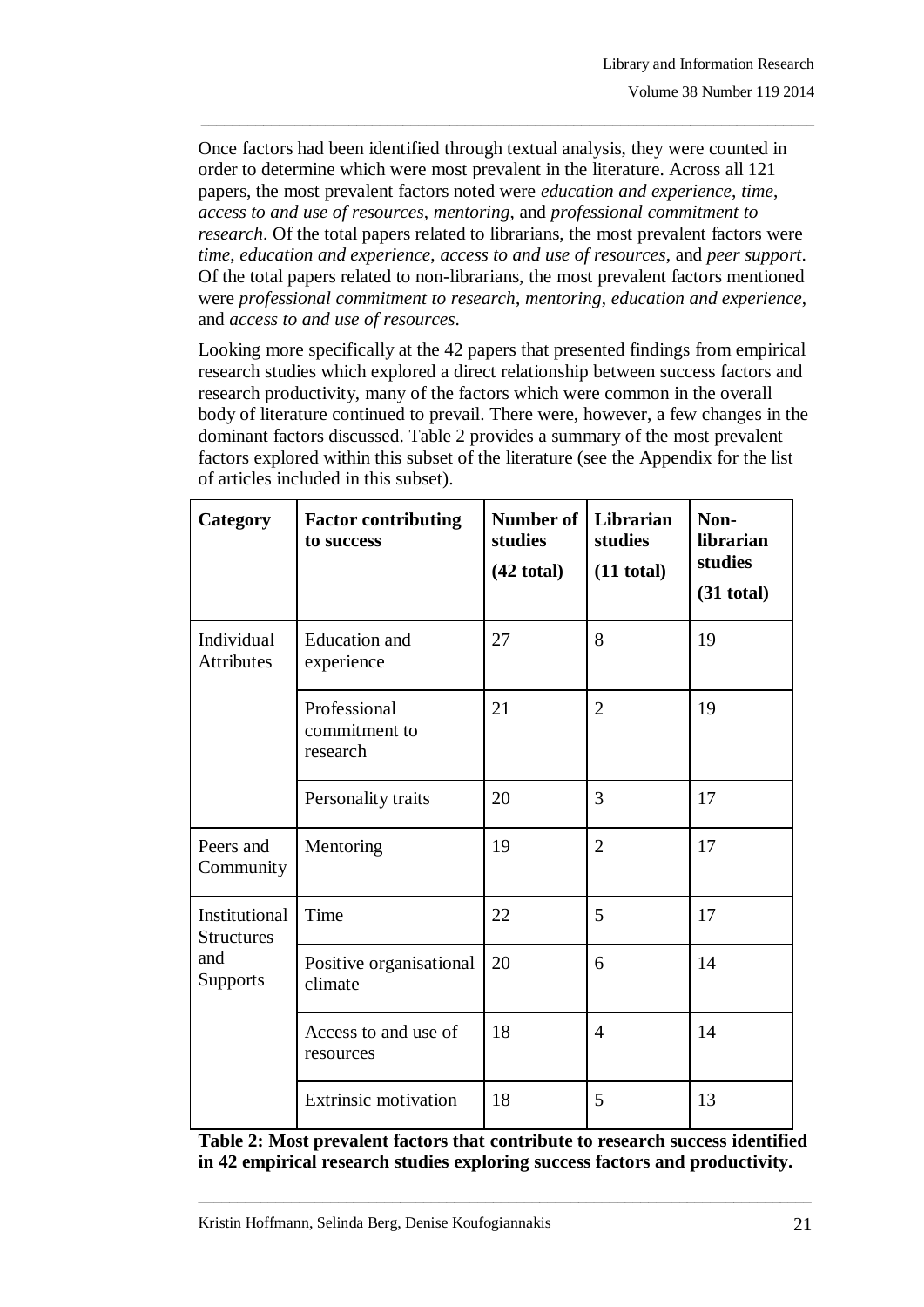Both librarians and non-librarians often researched *education and experience*; this factor was the most studied overall with more than half of the librarian and nonlibrarian papers considering this factor.

\_\_\_\_\_\_\_\_\_\_\_\_\_\_\_\_\_\_\_\_\_\_\_\_\_\_\_\_\_\_\_\_\_\_\_\_\_\_\_\_\_\_\_\_\_\_\_\_\_\_\_\_\_\_\_\_\_\_\_\_\_\_\_\_\_\_\_\_\_\_\_\_\_\_\_\_\_\_\_

For librarians, there is very little research that explores a direct relationship between specific factors and research success. For example, *time* is the factor most discussed in general, but only five empirical research studies examined *time* as a contributing factor to research success. Those five studies focused on release time (sabbaticals or research leaves), while studies of non-librarians focused on other aspects of *time*, such as time allocation.

In addition, some factors which were frequently explored by the research literature of other disciplines have been only rarely explored in the context of librarians. For example, *professional commitment to research* was examined in only two librarian studies, but in 19 studies related to non-librarians. Likewise, *mentoring* was examined in two librarian studies but in 17 related to nonlibrarians. The content analysis also identified factors, such as *collaboration*, *community*, and *guidance and support from editors*, that have been not been explored at all in the library literature, but have been researched for nonlibrarians.

#### **4.4 Studies measuring a direct relationship between factors and research productivity**

Of the 42 research papers that explored a direct relationship between success factors and productivity, 30 studies (seven librarian and 23 non-librarian) attempted to measure the impact of different factors on individual research productivity. Twenty-six (26) of these, including all seven librarian studies, used surveys as the data collection tool, with sample sizes ranging from n=55 to n=10,000 and response rates ranging from 6% to 92%. Four studies analyzed data sets, one study was a systematic review, and one study consisted of both a survey and analysis of a data set. Studies represented geographically diverse areas and populations.

Further analysis was conducted on these 30 studies in order to determine the nature of the measured effect of each factor on research productivity. Some factors were determined by the researchers in these studies to have no measurable effect, and some were found to have a measured positive effect on research productivity. While some researchers reported this positive effect in terms of statistical significance, others reported the effect in more descriptive and qualitative terms. For the current analysis of the factors identified as having the greatest positive effect on research productivity, the authors considered the findings as they were presented in each article; that is, rather than re-analysing the data sources across all 30 articles, the researchers' conclusions were used as the data source.

Within the category of Individual Attributes, *education and experience* and *professional commitment to research* were the factors most often reported by authors to have the most positive effect on research productivity. Twenty of the 24 studies that considered factors in the Individual Attributes category were nonlibrarian studies. Only four librarian studies measured the effect of *education and*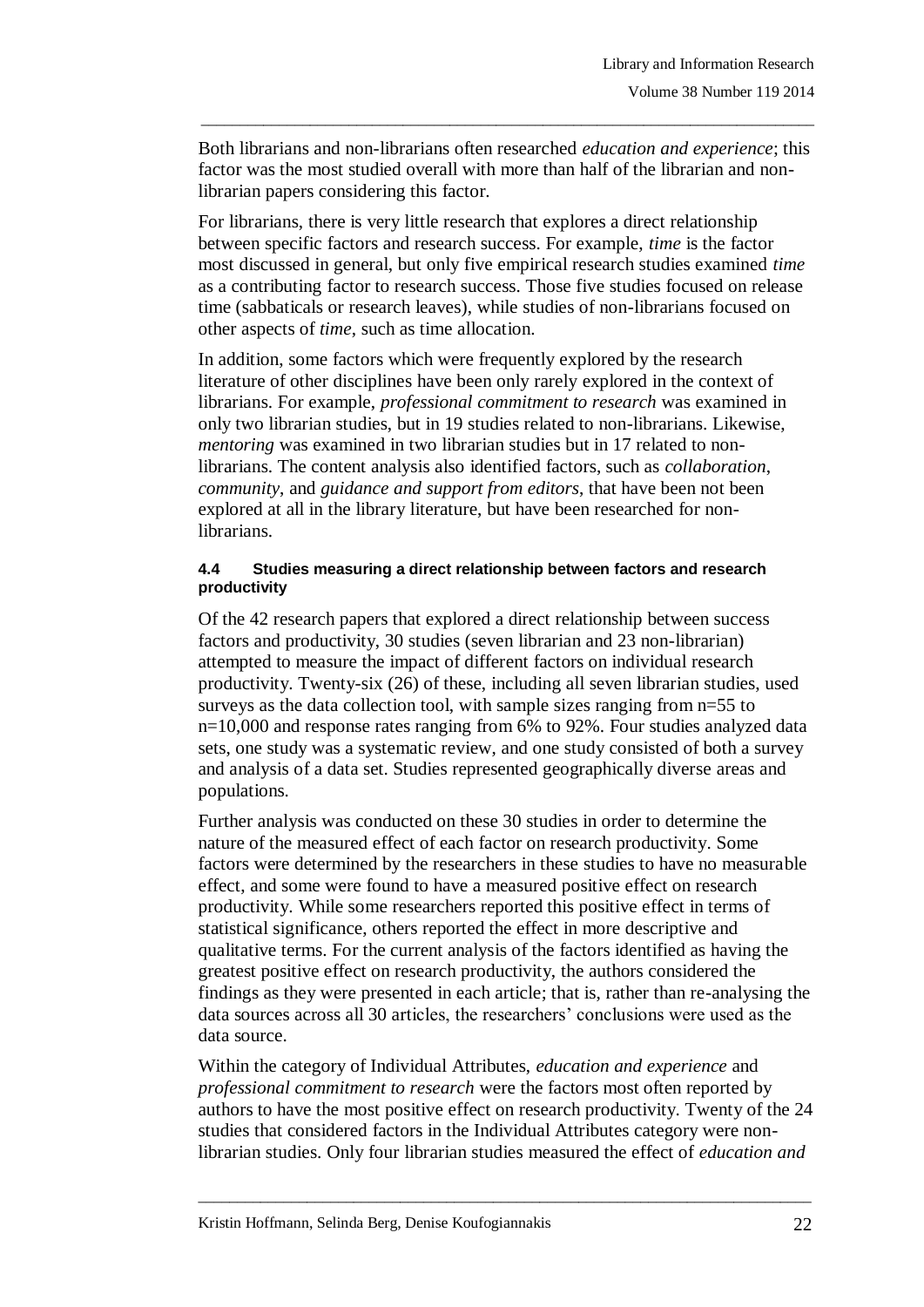*experience*, and these studies' positive findings were in keeping with the nonlibrarian studies that examined this factor. In non-librarian studies, the research on *education and experience* focused on formal education, such as the degree received and prestige of degree granting institution. In contrast, librarian studies addressed not only formal education, including holding a second masters or doctoral degree (Burlingame and Repp, 1982) and content and location of the MLIS degree, but also informal education such as continuing education opportunities (Fenske and Dalrymple, 1992).

\_\_\_\_\_\_\_\_\_\_\_\_\_\_\_\_\_\_\_\_\_\_\_\_\_\_\_\_\_\_\_\_\_\_\_\_\_\_\_\_\_\_\_\_\_\_\_\_\_\_\_\_\_\_\_\_\_\_\_\_\_\_\_\_\_\_\_\_\_\_\_\_\_\_\_\_\_\_\_

Eight studies measured the effect of *professional commitment to research* on research productivity and all but one found that the factor had a positive impact. However, only one study measured the impact of *professional commitment to research* for librarians (Burlingame and Repp, 1982). In Burlingame and Repp's study, they examined the aspect of *professional commitment to research* that pertains to having the opportunity to affect practice positively. They found that academic librarians who had authored research were more likely to report that publication was an important or very important factor in contributing to the quality of library service, than those who had not published.

Within the category of Peers and Community, *mentoring* was the only factor that authors identified as showing a positive effect on research productivity. All 12 of the papers that measured the effect of *mentoring* were focused on non-librarian contexts. Most often the positive effect of *mentoring* was distilled down to simply the presence of a mentor, but some studies identified more specific aspects of mentoring such as ease of finding a mentor, how influential the mentor was, whether the subjects themselves were mentors, and mentors who advised others in relation to research. A systematic review of mentoring in academic medicine identified several ways in which mentoring affected research productivity, including increased self-confidence for mentees, increased time devoted to research, and, again, simply having a mentor (Sambunjak, Straus and Marušić, 2006).

In the final category of Institutional Structures and Supports, the two factors that demonstrated the greatest positive effect on research productivity were *time* and *access to and use of resources*. While articles most often framed the factor of *time* in terms of availability of release time to dedicate to research, in some nonlibrarian studies *time* was measured in relation to teaching load and administrative responsibilities. Sixteen of the 30 studies measured the impact of *time* on research productivity. While 12 of these studies found that the availability of time had a positive effect on research productivity, four studies did not find *time* to have an effect on research productivity. The two librarian studies that measured the effect of *time* on research productivity reported that release time for research was a strong predictor of research productivity.

The effect of *access to and use of resources* on research productivity was measured in 13 studies, two of which were within the context of librarians. All 13 studies found that *access to and use of resources* had a positive effect on research productivity; the inclusion of the aspect of "funding from institutions" in this factor may have contributed to the overwhelming positive effect. Two librarian studies identified that *access to and use of resources* had a strong effect on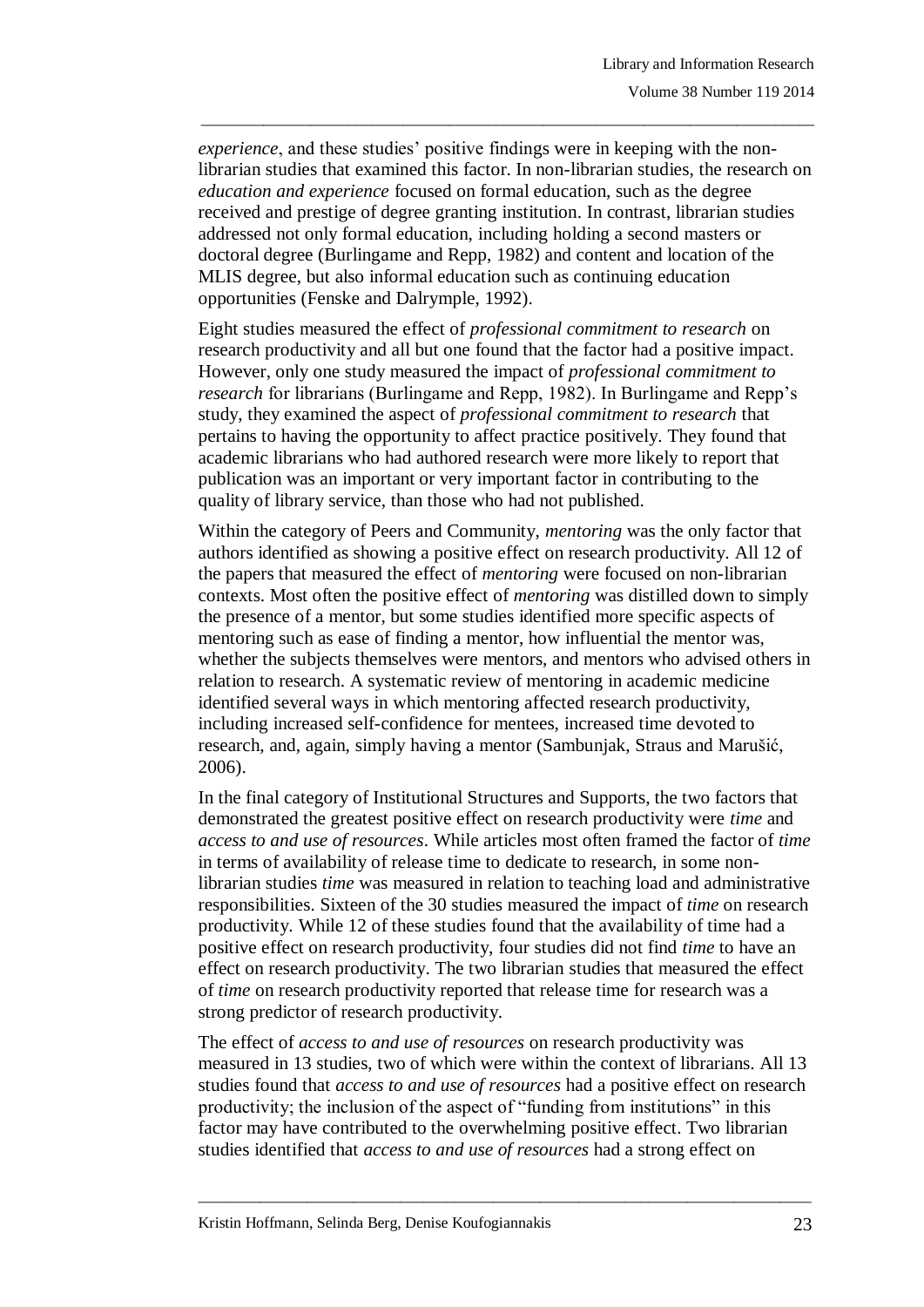research productivity (Fenske and Dalrymple, 1992; Havener and Stolt, 1994). Fenske and Dalrymple's (1992) survey found that institutional support was a major contributing factor to academic health librarians' research productivity; their description of "institutional support" included identification of funding sources and several forms of staff support such as statistical consulting, literature searching, data collection, data analysis, and clerical support. In their survey, Havener and Stolt (1994) found that while only a small fraction of librarians from Oklahoma reported receiving financial support from their institution, those who did had a significantly higher publication rate.

\_\_\_\_\_\_\_\_\_\_\_\_\_\_\_\_\_\_\_\_\_\_\_\_\_\_\_\_\_\_\_\_\_\_\_\_\_\_\_\_\_\_\_\_\_\_\_\_\_\_\_\_\_\_\_\_\_\_\_\_\_\_\_\_\_\_\_\_\_\_\_\_\_\_\_\_\_\_\_

In summary, the factors that showed the most positive effect on research productivity, as reported by the authors of the 30 papers that measured a direct relationship between factors and productivity, were *education and experience*, *professional commitment to research*, *mentoring*, *time*, and *access to and use of resources*. While these factors were also all commonly studied, as noted in Table 2, there were other factors that were frequently studied but those papers' findings do not reveal a consistently positive effect on research productivity. For example, some papers reported that *positive organisational climate* had a positive effect on research productivity, but others found no significant effect.

# **5 Discussion**

This analysis of the literature on research productivity identified sixteen different factors, which fell into three broad, overarching categories detailing different types of success factors. The categories and specific factors require further evaluation in order to determine their contribution to academic librarians' success in conducting and disseminating scholarly research.

The three overarching categories of success factors – Individual Attributes, Peers and Community, and Institutional Structure and Supports – are wide-reaching and encompass qualities and characteristics of the individual, their peer networks, and the institution in which they work. This range of factors, in and of itself, underpins the complexity of the relationship between the factors and research productivity; it is likely that research productivity depends, to varying degrees, on several factors.

The analysis of empirical research studies that aimed to explore a direct relationship between factors and research success highlighted five factors that showed the most positive effect on research productivity within and outside of LIS: *education and experience*, *professional commitment to research*, *mentoring*, *time*, and *access to and use of resources*. With the exception of *professional commitment to research*, these factors align well with the resources and supports that have been developed by libraries and are noted in the literature (such as writing groups, opportunities for research skills development, research leaves and release time, and funding). However, the relative lack of discussion of *professional commitment to research* in relation to librarians highlights an important area for further research and may indicate that librarians are overlooking a key factor in research productivity. The lack of consideration and examination of *personal commitment to research* as a factor in research success may be a result of our focus on barriers that are external to us personally or it may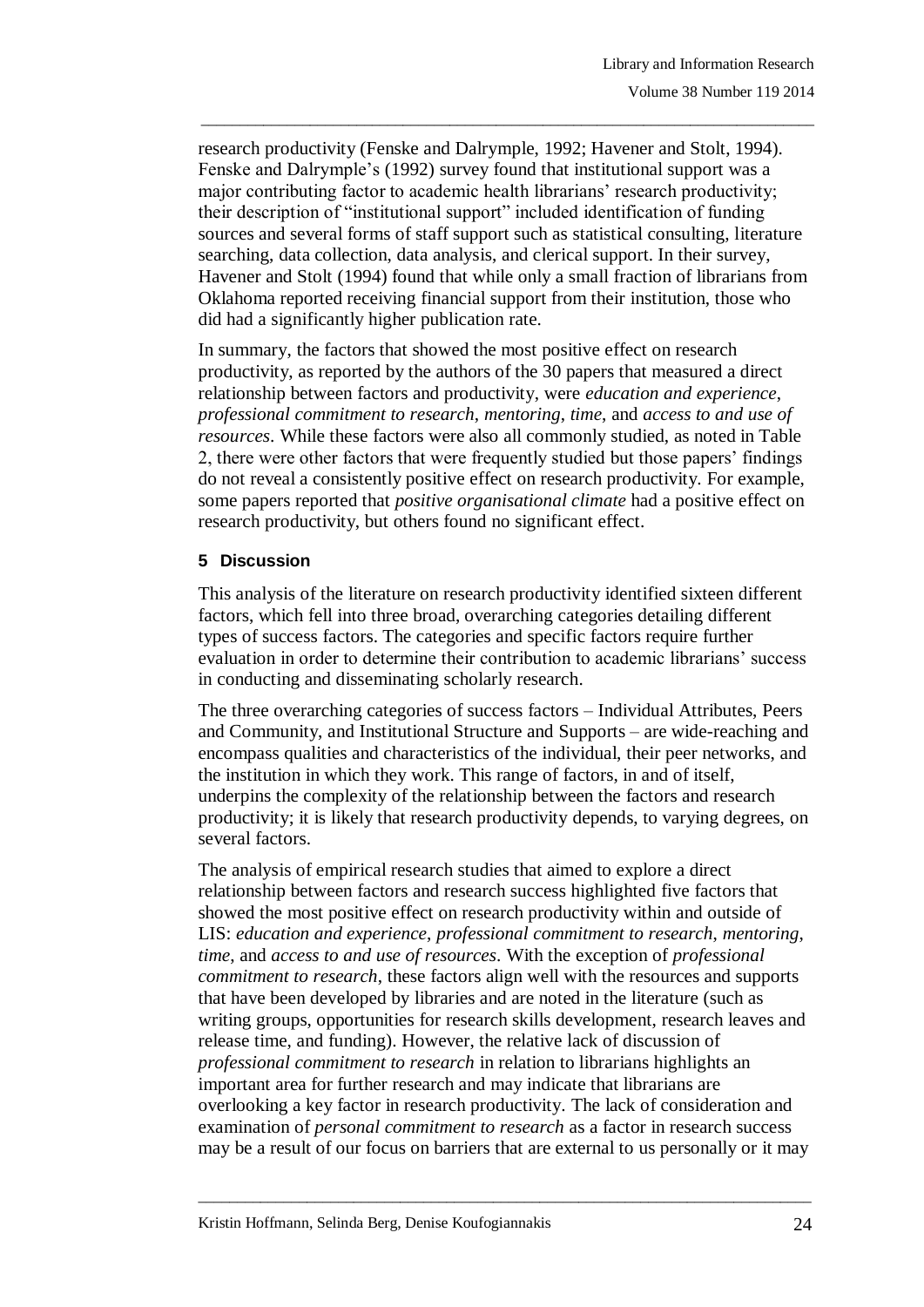be that the lack of an established research culture for librarians means that we focus less on attitudes towards research.

\_\_\_\_\_\_\_\_\_\_\_\_\_\_\_\_\_\_\_\_\_\_\_\_\_\_\_\_\_\_\_\_\_\_\_\_\_\_\_\_\_\_\_\_\_\_\_\_\_\_\_\_\_\_\_\_\_\_\_\_\_\_\_\_\_\_\_\_\_\_\_\_\_\_\_\_\_\_\_

The findings strongly reinforce the need for additional research on these success factors in the context of academic librarians, particularly for factors such as *mentoring* and *professional commitment to research* where there is little empirical research in the librarian context. The empirical research studies that were conducted in non-librarian contexts may prove to be useful examples and starting points. Furthermore, in both librarian and non-librarian contexts, there were some factors that were seldom or not at all researched in studies that drew direct relationships between those factors and research productivity, which limits the authors' ability to draw conclusions about the relative importance of these sixteen factors and reinforces the overall need for more research on these success factors.

The analysis of how "research productivity" was operationalised in these research studies revealed that productivity or success in research is itself a complex concept. Almost all of the operational definitions of research productivity included an aspect of dissemination, which is appropriate, since dissemination generally marks the completion of a research endeavour. However, this was not the only measure of productivity. Other measures, such as grants received or design of research projects, reflect that "productivity" can also refer to work that is needed in order to start or continue work on a research endeavour.

There were limitations to the research that should be noted. Firstly, while the authors did attempt to conduct thorough and comprehensive literature searches, they did not take a fully systematic approach to gathering the literature. The authors do not claim to have uncovered *all* literature across *all* disciplines on the topic of research productivity. In addition, there was a greater focus on completeness of the librarian literature, resulting in a wider variety of the types of literature that were initially discovered but were not analysed in detail because they were not empirical research articles. When searching the non-librarian literature, the authors were more focused on finding articles that met the criteria of presenting a research study, which is why there were proportionally fewer nonresearch articles in the subset of non-librarian literature. Another limitation relates to coding of articles; the reliability of the coding would have been improved if the initial coding of articles had been done by more than one author. Finally, as noted above, the authors did not independently verify the statistics and significance of the findings of each study that was included – the analysis was based on what the authors of the original studies reported. The aim of this study was to identify possible factors that may contribute to librarians' success in research, so that the authors could do further, more comprehensive research on this topic. The authors believe that these goals were met, and that the findings will contribute to the development of a validated tool for determining the success factors that are most important to librarians.

#### **6 Conclusion**

This study provided valuable insight into factors for research success that have been examined by librarian and non-librarian researchers. The analysis strongly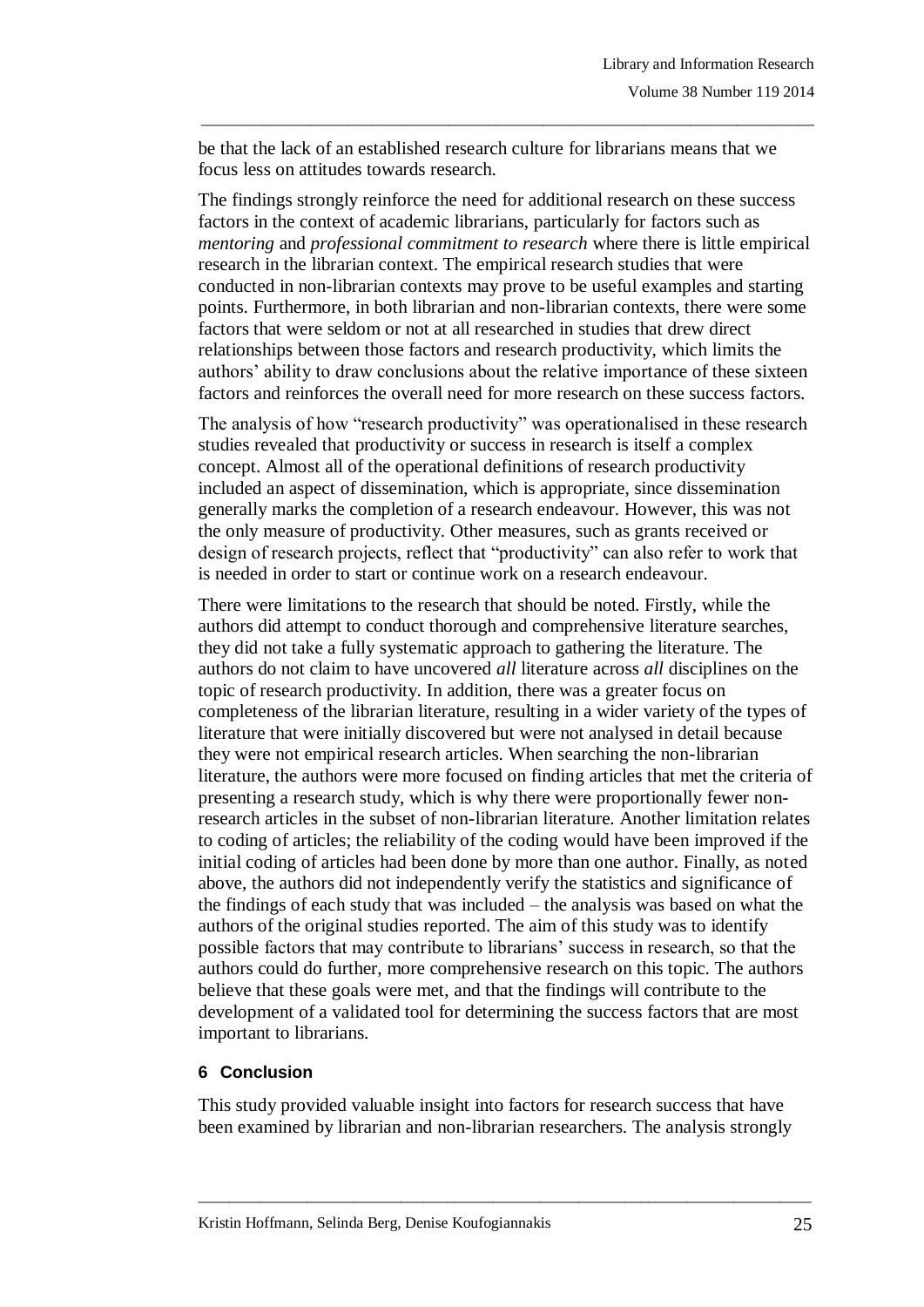reinforces the need for more research on which factors lead to research success for academic librarians.

\_\_\_\_\_\_\_\_\_\_\_\_\_\_\_\_\_\_\_\_\_\_\_\_\_\_\_\_\_\_\_\_\_\_\_\_\_\_\_\_\_\_\_\_\_\_\_\_\_\_\_\_\_\_\_\_\_\_\_\_\_\_\_\_\_\_\_\_\_\_\_\_\_\_\_\_\_\_\_

This research will give LIS practitioners and researchers a greater understanding of the factors that contribute to librarians being successful and productive researchers. This can in turn help the LIS community to put in place the most effective supports and resources and gather more evidence about the effectiveness of the supports that are currently available. While librarians outside of Canada and the United States may not be required to do research, the increasing focus on a culture of assessment and evidence based library and information practice within libraries reinforces the need to build an environment where librarians are situated to participate successfully in research endeavours.

This research can assist library managers as they support those who need to produce research, as well as individual librarians as they reflect on the factors that may have the most impact on their success as researchers.

The authors will use the information gained from this review to inform future phases of their research project on academic librarians' research success. The next phase will be to create a validated research tool to measure the relationship between the factors identified in this review and librarians' research productivity, distribute the tool, and analyze the resulting data. The end result should be a more robust, evidence-based understanding of factors that contribute to librarians' success in their research endeavours.

# **References**

Black, W.K. and Leysen, J.M. (1994) Scholarship and the academic librarian, *College and Research Libraries*, **55**(3), 229–241.

Brown, J.M. (2001) Time and the academic librarian, *portal: Libraries and the Academy*, **1**(1), 59–70.

Burlingame, D. F. and Repp, J. (1982) Factors associated with academic librarians' publishing in the '70s: Prologue for the '80s. *In:* Kathman, M. D. and Massman, V. F. (eds.) *Options for the 80s: Proceedings of the Second National Conference of the Association of College and Research Libraries*. Greenwood, Conn.: JAI Press. 395–404.

Campbell, K., Ellis, M. and Adebonojo, L. (2012) Developing a writing group for librarians: the benefits of successful collaboration, *Library Management*, **33**(1/2), 14–21.

Cohen, J. G., Sherman, A. E., Kiet, T. K., Kapp, D. S., Osann, K., Chen, L., O'Sullivan, P. S. and Chan, J. K. (2012) Characteristics of success in mentoring and research productivity: a case–control study of academic centers, *Gynecologic Oncology*, **125**(1), 8–13.

Edwards, P. M., Jennerich, E. Z. and Ward, J. L. (2009) Supporting a culture of library research at the University of Washington Seattle. *In:* Connor, E. (ed.) *An introduction to staff development in academic libraries*. New York: Routledge.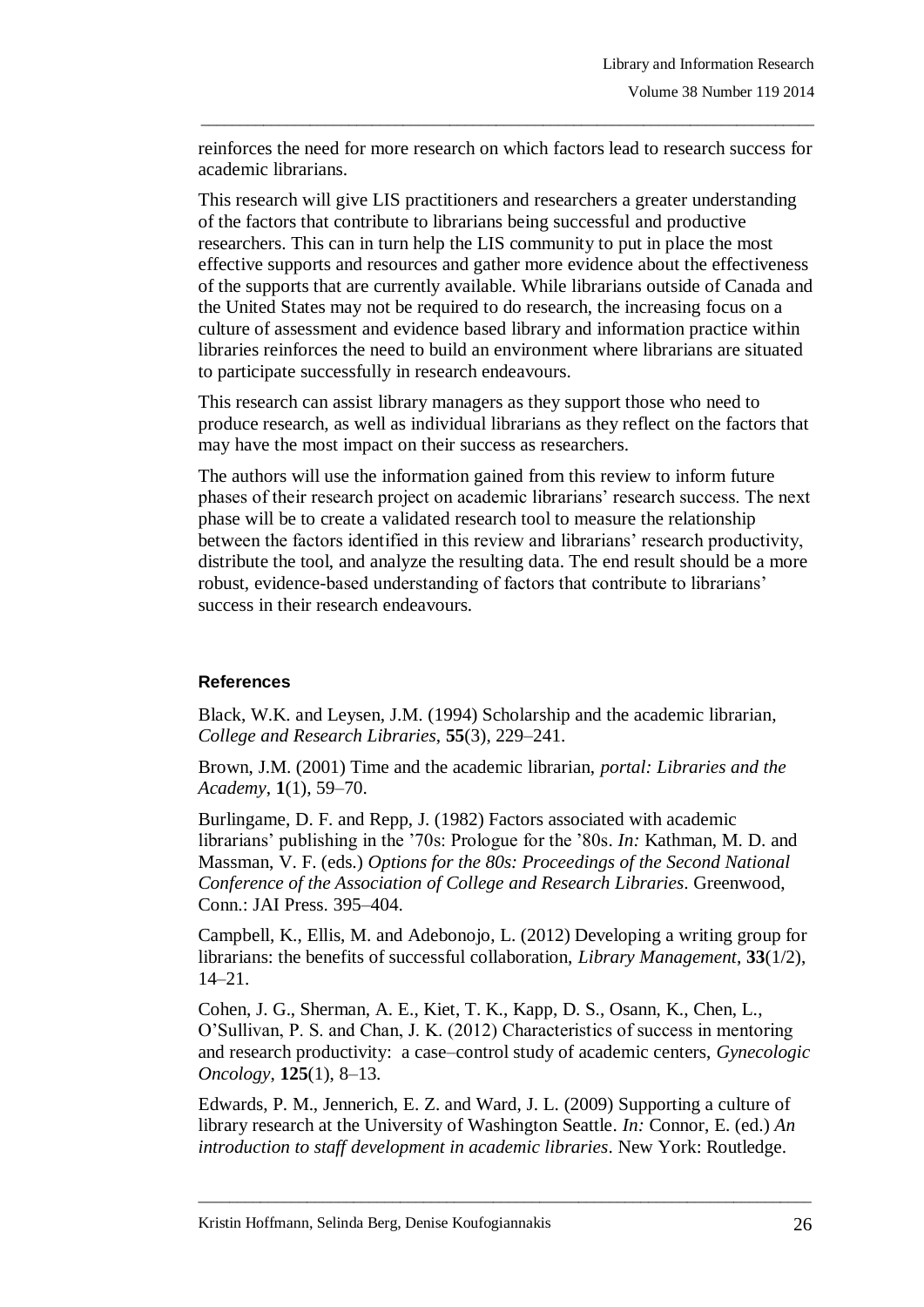### 77–89.

Exner, N. and Houk, A. H. (2010) Starting the write way: comparing two library scholarly development programs, *Library Leadership and Management*, **24**(4), 178–182.

\_\_\_\_\_\_\_\_\_\_\_\_\_\_\_\_\_\_\_\_\_\_\_\_\_\_\_\_\_\_\_\_\_\_\_\_\_\_\_\_\_\_\_\_\_\_\_\_\_\_\_\_\_\_\_\_\_\_\_\_\_\_\_\_\_\_\_\_\_\_\_\_\_\_\_\_\_\_\_

Fallon, H. (2012) Using a blended group learning approach to increase librarian motivation and skills to publish, *New Review of Academic Librarianship*, **18**(1), 7–25.

Fennewald, J. (2008) Research productivity among librarians: factors leading to publications at Penn State, *College and Research Libraries*, **69**(2), 104–116.

Fenske, R. E. and Dalrymple, P. W. (1992) Factors influencing research productivity among health sciences librarians, *Bulletin of the Medical Library Association*, **80**(4), 353–360.

Fink, A. (2010) *Conducting research literature reviews: from the Internet to paper.* 3rd ed. Thousand Oaks: Sage Publications.

Flaspohler, M. R. (2009) Librarian sabbatical leaves: do we need to get out more?, *Journal of Academic Librarianship*, **35**(2), 152–161.

Fox, D. (2007) Finding time for scholarship: a survey of Canadian research university librarians, *portal: Libraries and the Academy*, **7**(4), 451–462.

Grant, M. J., Munro, W., McIsaac, J. and Hill, S. (2010) Cross-disciplinary writers' group stimulates fresh approaches to scholarly communication: a reflective case study within a higher education institution in the north west of England, *New Review of Academic Librarianship*, **16**(Suppl.1), 44–64.

Hall, H. (2010) Promoting the priorities of practitioner research engagement, *Journal of Librarianship and Information Science*, **42**(2), 83-88.

Havener, W. M. and Stolt, W. A. (1994) The professional-development activities of academic librarians: does institutional support make a difference, *College and Research Libraries*, **55**(1), 25–36.

Hill, J. S. (1994) Wearing our own clothes: librarians as faculty, *Journal of Academic Librarianship*, **20**(2), 71-76.

Jacobs, H. L. M. and Berg, S. A. (2013) By librarians, for librarians: building a strengths-based institute to develop librarians' research culture in Canadian academic libraries, *Journal of Academic Librarianship*, **39**(3), 227–231.

Kennedy, M. R. and Brancolini, K. R. (2012) Academic librarian research: a survey of attitudes, involvement, and perceived capabilities, *College and Research Libraries*, **73**(5), 431–448.

*Library and Information Science Research Coalition* (2012). URL: <http://lisresearch.org/> [accessed 03.12.14].

Meadows, K. N., Berg, S. A., Hoffmann, K., Torabi, N. and Gardiner, M. M. (2013) A needs-driven and responsive approach to supporting the research endeavours of academic librarians, *Partnership: the Canadian Journal of Library and Information Practice and Research*, **8**(2).